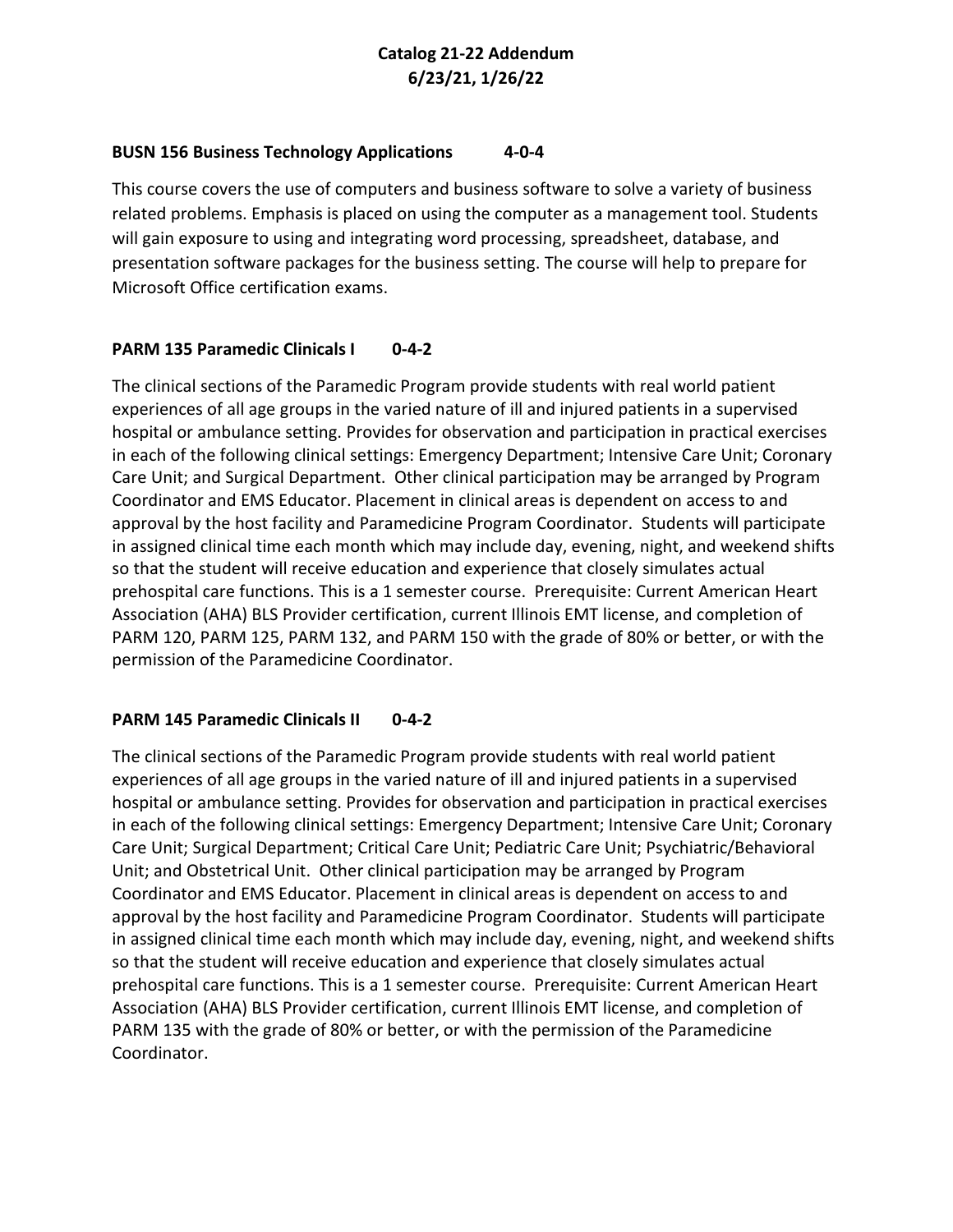# **PARM 160 Paramedic Clinicals III 0-4-2**

The clinical sections of the Paramedic Program provide students with real world patient experiences of all age groups in the varied nature of ill and injured patients in a supervised hospital or ambulance setting. Provides for observation and participation in practical exercises in each of the following clinical settings: All healthcare/patient care environments (hospital and clinic setting). Other clinical participation may be arranged by Program Coordinator and EMS Educator. Placement in clinical areas is dependent on access to and approval by the host facility and Paramedicine Program Coordinator. Students will participate in assigned clinical time each month which may include day, evening, night, and weekend shifts so that the student will receive education and experience that closely simulates actual prehospital care functions. This is a 1 semester course. Prerequisites: Current American Heart Association (AHA) BLS Provider certification, current Illinois EMT license, and completion of PARM 135 with the grade of 80% or better, or with the permission of the Paramedicine Coordinator.

# **INDUSTRIAL TECHNOLOGY**

# **INDE.0530.DEGR**

#### **FIRST SEMESTER**

| D.C. Fundamentals                              | 3           |
|------------------------------------------------|-------------|
| Technical Mathematics (or higher level math)   | $3 - 4$     |
| CAD - Theory and Practice I OR                 |             |
| Inventor                                       | $3 - 4$     |
| Industrial Safety (Area D elective)            | 2           |
| Introduction to Keyboarding (Area D Elective)  | $\mathbf 1$ |
| <b>Manufacturing Processes</b>                 | 3           |
| Basic Air Conditioning and Refrigeration       | 1           |
|                                                | $16 - 18$   |
| <b>SECOND SEMESTER</b>                         |             |
| A.C. Fundamentals                              | 3           |
| <b>Basic Digital</b>                           | 3           |
| Solid State                                    | 3           |
| <b>English Composition</b>                     | 3           |
| Introduction to CNC                            | 3           |
|                                                | 15          |
| <b>THIRD SEMESTER</b>                          |             |
| <b>Drives and Motors</b>                       | 3           |
| <b>Fluid Power</b>                             | 3           |
| <b>Blueprint Reading Machine Trades</b>        | 3           |
| <b>Industrial Wiring</b>                       | 3           |
| Psychology OR                                  |             |
| Sociology                                      | 3           |
| Area C Elective                                | 3           |
|                                                | 18          |
| <b>FOURTH SEMESTER</b>                         |             |
| Industrial Welding                             | 3           |
| <b>Industrial Troubleshooting &amp; Repair</b> | 3           |
|                                                |             |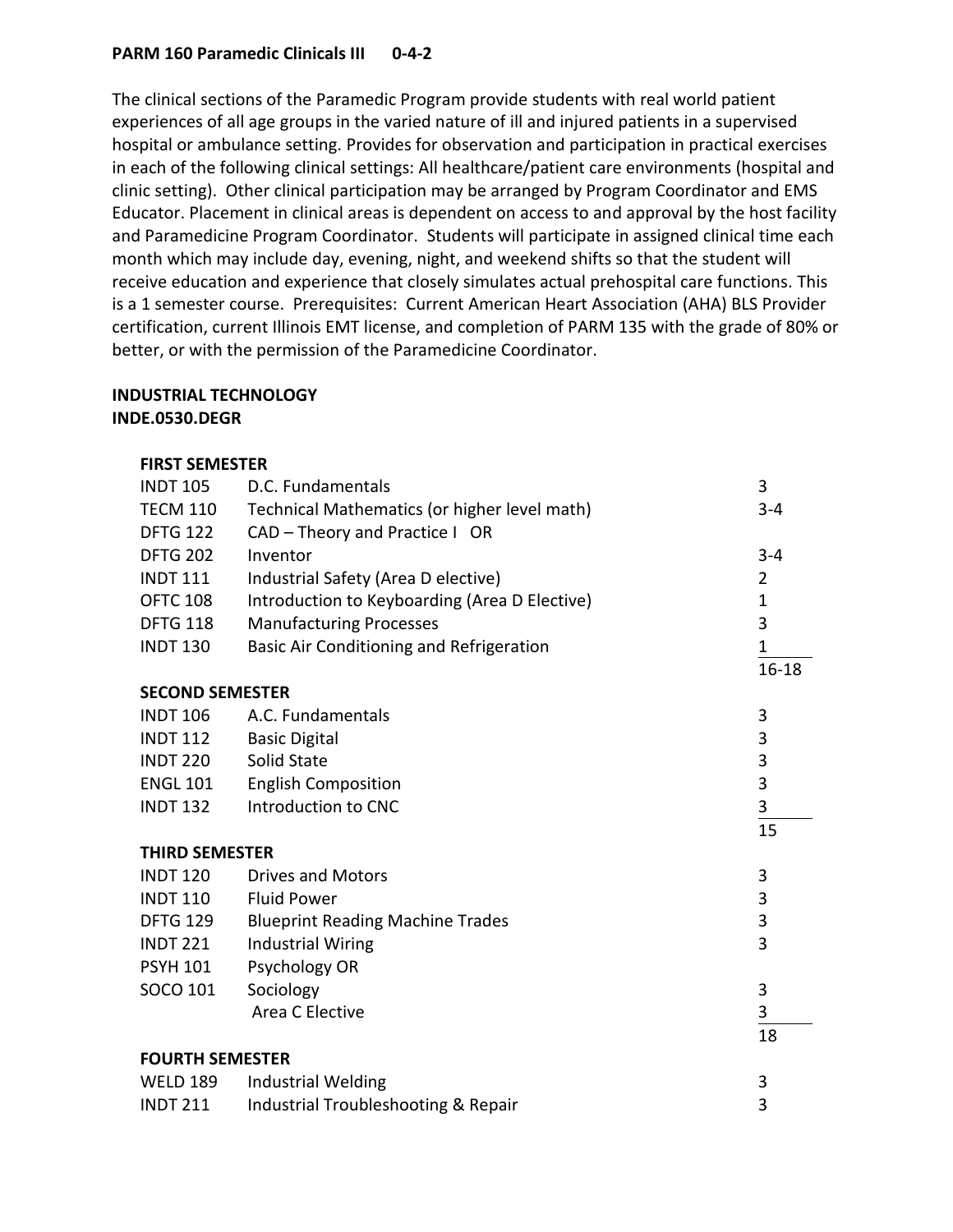| <b>INDT 280</b> | Program. Control Concepts & Appl.       | 3 |
|-----------------|-----------------------------------------|---|
| <b>INDT 190</b> | Industrial Robotics.                    | 3 |
| <b>PHLE 119</b> | Core Values and Ethical Decision Making |   |
|                 | Area B Elective                         | 3 |
| <b>INDT 270</b> | <b>Electrical Safety 70E</b>            |   |
|                 |                                         |   |

# **INDT.0530.DEGR Minimum required credit hours for degree: 67**

# **AUTOMOTIVE PARTS SPECIALIST AUPM.0530.CERT**

#### **FIRST SEMESTER**

| <b>AUTO 111</b>                                                  | Safety and Shop Procedures          |         |
|------------------------------------------------------------------|-------------------------------------|---------|
| <b>AUTO 119</b>                                                  | Automotive Fundamentals and Service | 3       |
| <b>AUPM 120</b>                                                  | Automotive Parts Management         | 4       |
| <b>BUSN 103</b>                                                  | Introduction to Business            | 3       |
| CITA 151                                                         | Intro to Computer Applications      | 4       |
| TECM 110                                                         | <b>Technical Mathematic OR</b>      |         |
| <b>BUSN 149</b>                                                  | <b>Business Mathematics</b>         | $4 - 3$ |
|                                                                  |                                     | 18-19   |
| AUPM.0530.CERT Minimum required credit hours for certificate: 18 |                                     |         |

#### **PARAMEDICINE**

# **PARM.0100.DEGR**

#### **FIRST SEMESTER**

| <b>PARM 120</b> | Paramedic Preparatory         |    |
|-----------------|-------------------------------|----|
| <b>PARM 125</b> | Airway Management & Pulmonary | 3  |
| <b>PARM 132</b> | Patient Assessment            | 3  |
| <b>PARM 150</b> | Pharmacology & IV Access      | ર  |
| <b>BIOL 121</b> | Anatomy & Physiology          | 4  |
|                 |                               | 16 |

#### **SECOND SEMESTER**

| <b>PARM 260</b> | <b>Advanced EMS Operations</b> | д  |
|-----------------|--------------------------------|----|
| <b>PARM 245</b> | <b>Trauma Emergencies</b>      |    |
| <b>BIOL 122</b> | Anatomy and Physiology         | Δ  |
| <b>PARM 135</b> | Paramedic Clinicals I          |    |
|                 |                                | 15 |

# **SUMMER SEMESTER**

| <b>PARM 200</b> | Medical Emergencies       |   |
|-----------------|---------------------------|---|
| <b>PARM 225</b> | Women, Children & Elderly |   |
| <b>PARM 145</b> | Paramedic Clinicals II    |   |
|                 |                           | a |

# **THIRD SEMESTER**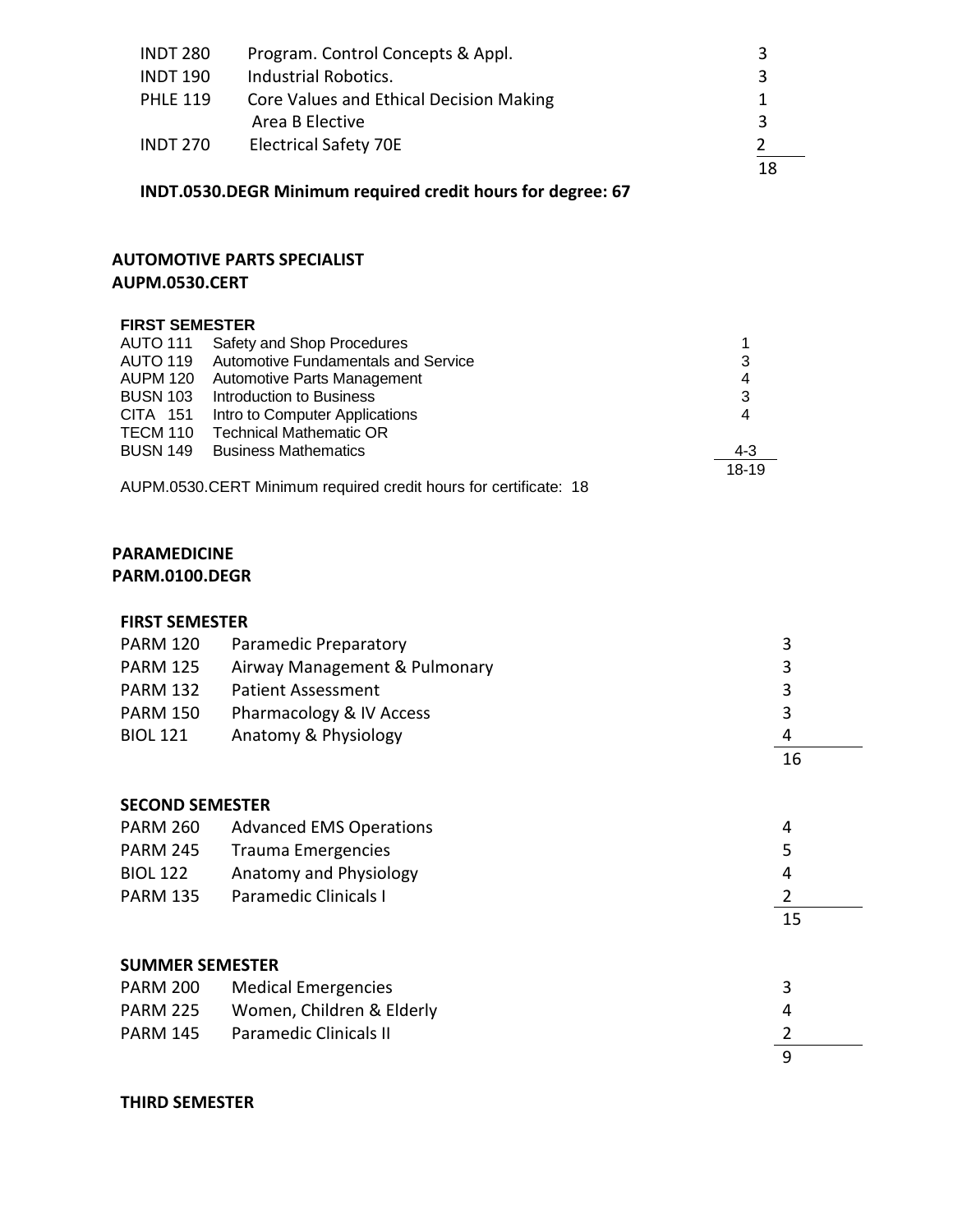| <b>PARM 155</b> | Paramedic Field Internship I          | Δ  |
|-----------------|---------------------------------------|----|
| PARM 160        | <b>Paramedic Clinicals III</b>        |    |
| <b>PARM 215</b> | Cardiology                            |    |
| <b>PARM 235</b> | <b>Special Medical Considerations</b> |    |
|                 |                                       | 14 |

# **FOURTH SEMESTER**

| <b>PARM 156</b> | Paramedic Field Internship II | 4  |
|-----------------|-------------------------------|----|
| SOCO 101        | Sociology                     | 3  |
| <b>ENGL 101</b> | <b>English Composition</b>    | 3  |
| <b>SPCH 103</b> | <b>Fundamentals of Speech</b> | 3  |
| <b>PSYH 101</b> | Psychology                    | 3  |
|                 |                               | 16 |

# **PARM.0100.DEGR AAS Degree: 70 credit hours**

# **PARAMEDICINE**

# **PARM.0500.CERT**

| <b>FIRST SEMESTER</b>  |                                |    |
|------------------------|--------------------------------|----|
| <b>PARM 120</b>        | Paramedic Preparatory          | 3  |
| <b>PARM 125</b>        | Airway Management & Pulmonary  | 3  |
| <b>PARM 132</b>        | Patient Assessment             | 3  |
| <b>PARM 150</b>        | Pharmacology & IV Access       |    |
|                        |                                | 12 |
| <b>SECOND SEMESTER</b> |                                |    |
| <b>PARM 260</b>        | <b>Advanced EMS Operations</b> |    |

|                        | $1.111111 = 00$ $1.0110000 = 1110000$ |    |  |
|------------------------|---------------------------------------|----|--|
| PARM 135               | <b>Paramedic Clinicals I</b>          |    |  |
| PARM 245               | Trauma Emergencies                    |    |  |
|                        |                                       | 11 |  |
| <b>SUMMER SEMESTER</b> |                                       |    |  |
| <b>DADMA 300</b>       | <b>Address Providence Contract</b>    | ⌒  |  |

| <b>PARM 200</b>        | <b>Medical Emergencies</b>            | 3  |
|------------------------|---------------------------------------|----|
| <b>PARM 145</b>        | Paramedic Clinicals II                |    |
| <b>PARM 225</b>        | Women, Children & Elderly             | 4  |
|                        |                                       | 9  |
| <b>THIRD SEMESTER</b>  |                                       |    |
| <b>PARM 155</b>        | Paramedic Field Internship I          | 4  |
| <b>PARM 160</b>        | <b>Paramedic Clinicals III</b>        |    |
| <b>PARM 215</b>        | Cardiology                            | 5  |
| <b>PARM 235</b>        | <b>Special Medical Considerations</b> |    |
|                        |                                       | 14 |
| <b>FOURTH SEMESTER</b> |                                       |    |
| PARM 156               |                                       |    |
|                        |                                       |    |

**PARM.0500.CERT Certificate: 50 credit hours**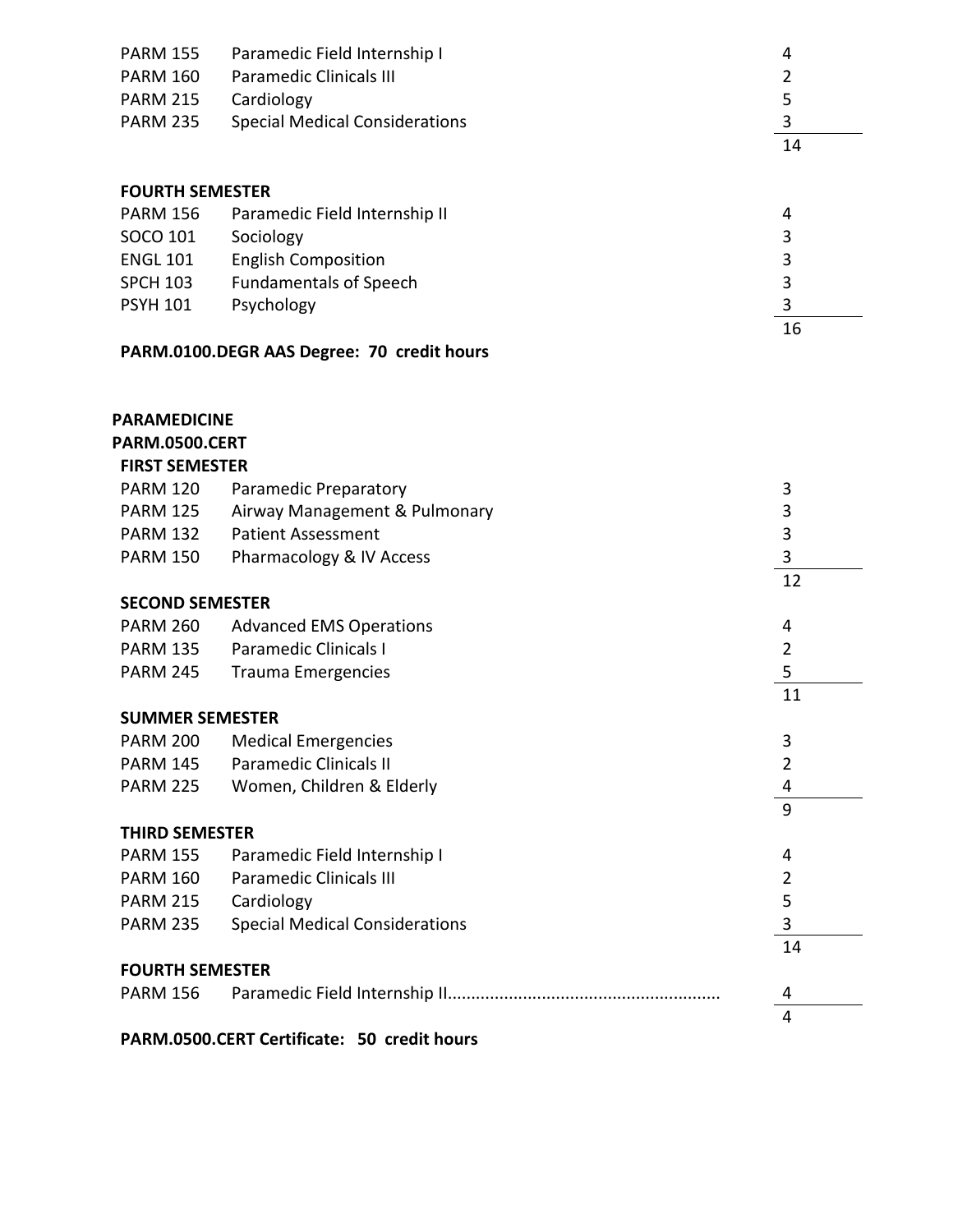# **HEALTH INFORMATION TECHNOLOGY HITC.0500.DEGR**

#### **FIRST SEMESTER**

| <b>BIOL 125</b> | Human Biology                         |    |
|-----------------|---------------------------------------|----|
| <b>OFTC 150</b> | Medical Terminology/Anatomy           |    |
| <b>CITA 151</b> | Introduction to Computer Applications |    |
| <b>OFTC 256</b> | Pharmacology-Med Billing & Coding     |    |
| <b>ENGL 101</b> | <b>English Composition</b>            |    |
| <b>MATH 130</b> | Intro. to Contemporary Mathematics    |    |
|                 |                                       | 19 |

# **SECOND SEMESTER**

| <b>OFTC 151</b> | Introduction to Medical Records         |    |
|-----------------|-----------------------------------------|----|
| <b>OFTC 152</b> | Advanced Medical Terminology/Anatomy    |    |
| <b>OFTC 253</b> | Medical Record Tech. I: Insurance Proc. |    |
| <b>HITC 102</b> | <b>Health Records Systems</b>           |    |
| OFTC 260        | Human Diseases (Pathophysiology)        |    |
| <b>OFTC 254</b> | Med Tech II--ICD-10-CM                  |    |
|                 |                                         | 18 |

# **THIRD SEMESTER**

| <b>HITC 103</b> | Health Records Systems Lab              |    |
|-----------------|-----------------------------------------|----|
| <b>HITC 201</b> | <b>Health Data and Statistics</b>       |    |
| <b>OFTC 257</b> | Med Tech III.CPT/HCPCS                  |    |
| <b>OFTC 258</b> | <b>Healthcare Reimbursement Methods</b> |    |
| OFTC 285        | Legal Aspects Health Info Mngmnt        |    |
| <b>SPCH 103</b> | <b>Fundamentals of Speech</b>           |    |
|                 |                                         | 17 |

# **FOURTH SEMESTER**

| <b>HITC 212</b> | <b>Quality Management</b>      |    |
|-----------------|--------------------------------|----|
| <b>HITC 203</b> | Management in Health Care      |    |
| <b>HITC 202</b> | <b>Clinical Practicum I</b>    |    |
| <b>HITC 214</b> | HI in Non-Traditional Setting  |    |
| <b>HITC 213</b> | <b>Clinical Practicum II</b>   |    |
| <b>ECON 206</b> | <b>Principles of Economics</b> |    |
|                 |                                | 15 |

**HITC.0500.DEGR Minimum required credit hours for degree: 69**